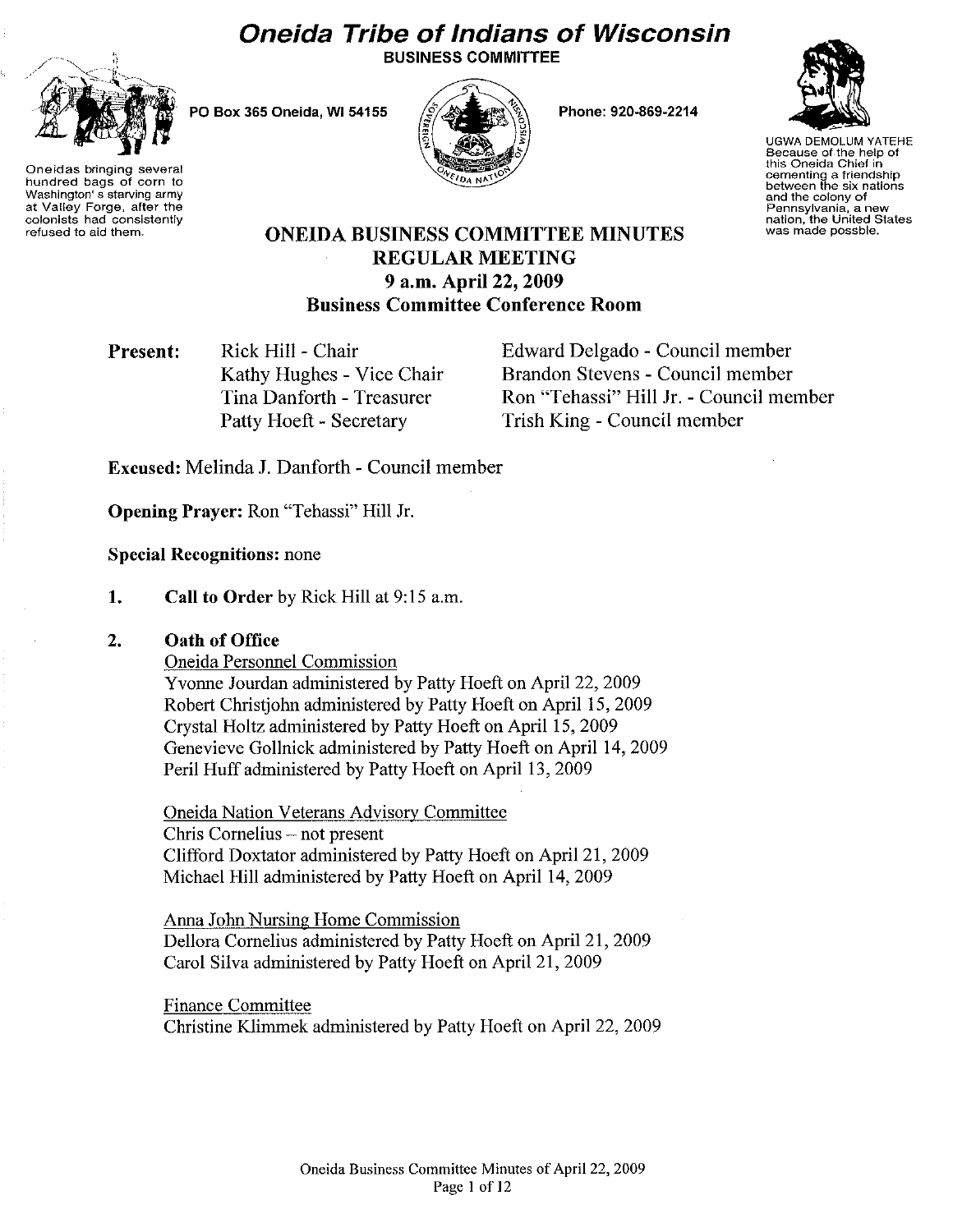# 3. Approval of the Agenda

a. Add Request 6 from the Chairman re: Election Board recommendations, Travel Request 4 from the Chairman, Travel Request 5 from Councilman Stevens and Executive Session New Business

b. Deletions - none

c. Moves - none

Action: Motion by Patty Hoeft to approve the agenda with the additions of: Request 6 from the Chairman for recommendations for appointments to Election Board, Travel Request 4 from the Chairman to attend a funeral for Tim Wapato in South Dakota, Travel Request 5 from Councilman Stevens to attend Haskell Indian Nations University Board of Regents meeting and Executive Session New Business seconded by Trish King. Motion carried unanimously.

## 4. Minutes to be Approved

April 8 Business Committee minutes

Action: Motion by Trish King to approve the April 8 Business Committee minutes, seconded by Kathy Hughes. Motion carried unanimously.

#### 5. Tabled Business - none

#### 6. Reports

l. Debbie Thundercloud Jennifer Hill-Kelley RE: Stimulus initiative update

Excerpt from Feb. 25: Motion by Brandon Stevens to accept the stimulus initiative verbal report and to receive a regular update at each Business Committee meeting, seconded by Trish King. Motion carried unanimously.

- Action: Motion by Ed Delgado to approve the stimulus initiative update report, seconded by Ron "Tehassi" Hill Jr. Motion carried unanimously.
- 2. Complete Count Committee Melissa Nuthals RE: 2010 Census report

Excerpt from March 11: Motion by Trish King to direct the Complete Count Committee and Melissa Nuthals to develop a 2010 census campaign that will recognize Oneida Tribe of WI as the tribal affiliation on the census form, seconded by Ed Delgado. Motion carried unanimously.

Excerpt from March 11: Motion by Patty Hoeft to amend the main motion that we require the Complete Count Committee to give a monthly report to the Business Committee about their efforts at every evening session of the Business Committee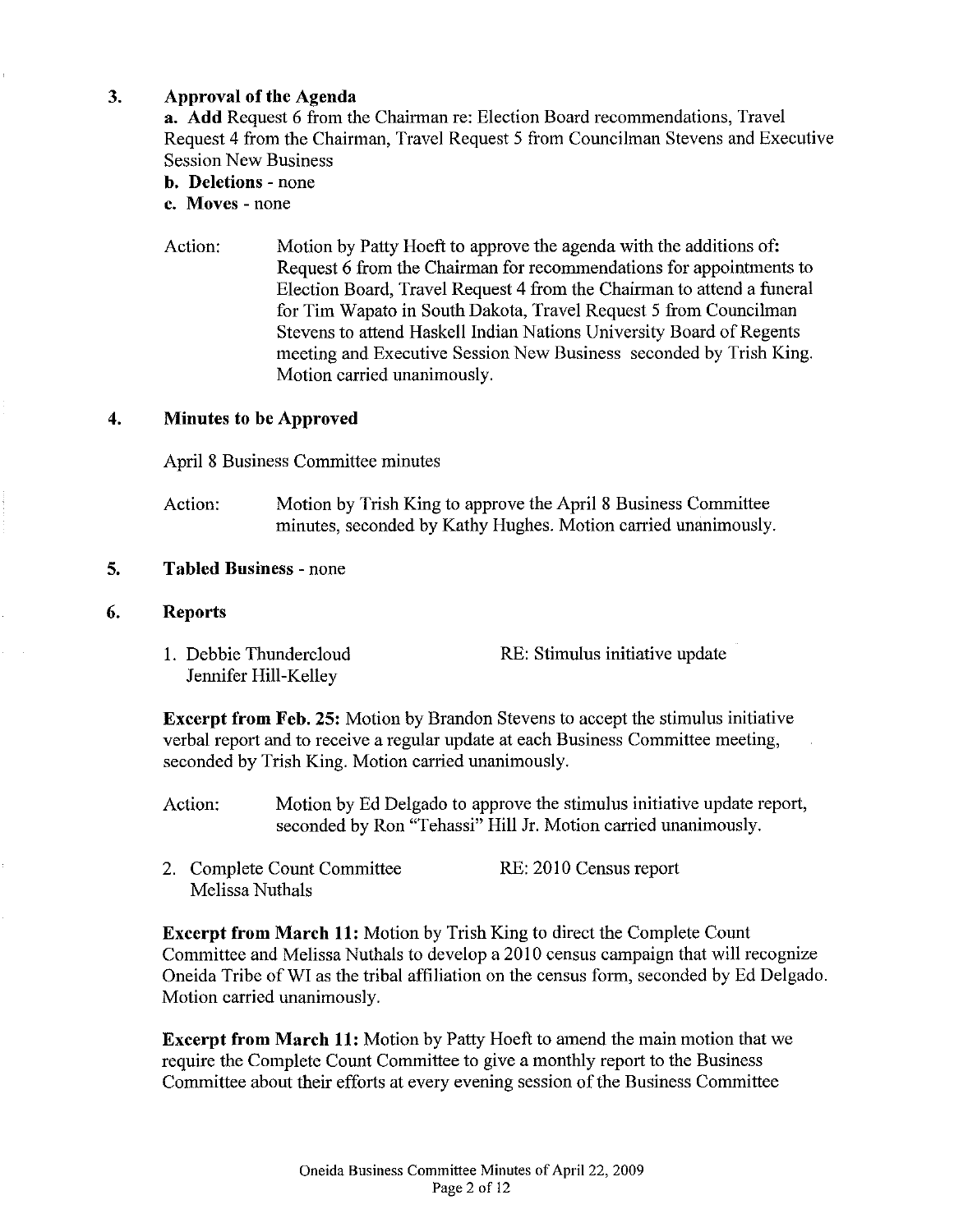meeting that takes place on the fourth Wednesday of every month starting in April, seconded by Trish King. Motion carried unanimously.

Action: Motion by Trish King to accept the 20I0 Census report update, seconded by Patty Hoeft. Motion carried unanimously.

#### 7. Travel Reports

- 1. Ed Delgado RE: Renewable Energy Project March 19-20 Scottsdale, AZ
- Action: Motion by Tina Danforth to accept the Renewable Energy Project travel report, seconded by Patty Hoeft. Motion carried unanimously.

#### 8. Follow up Reports/BC Directives from Previous Meetings

1. Patty Hoeft RE: 2009 Semi-Annual update report

Excerpt from April 8: Motion by Kathy Hughes to accept the 2009 Semi-Annual status report, seconded by Trish King. Motion carried unanimously.

- Action: Motion by Trish King to accept the 2009 semi-annual status report and direct the Tribal Secretary to present a report at the regular Business Committee meeting of May 13, 2009 regarding the organization of the July 6, 2009 GTC semi-annual meeting, seconded by Patty Hoeft. Motion carried unanimously.
- Action: Motion by Patty Hoeft to direct the General Manager to prepare a written report describing the status of the Oneida Housing Authority program from the changes being governed by a board to now being directed within the Tribal organization at the May 13 Business Committee meeting, seconded by Ed Delgado. Motion carried unanimously.
- 2. Patty Hoeft RE: 100 Day Plan petition

Excerpt from March 11: Motion by Patty Hoeft to defer action on the 100 Day Plan petition to the April 22 Business Committee meeting, seconded by Ron "Tehassi" Hill Jr. Motion carried unanimously.

- Action: Motion by Patty Hoeft to not assign a date for the 100 day plan General Tribal Council petition and defer the petition to be considered by the Business Committee one year from today, seconded by Ed Delgado. For: Patty Hoeft, Ed Delgado, Kathy Hughes, Brandon Stevens. Abstained: Trish King, Tina Danforth, Ron "Tehassi" Hill Jr. Motion carried.
- 

3. Kathy Hughes RE: Corporate charter review sub-committee update & recommendation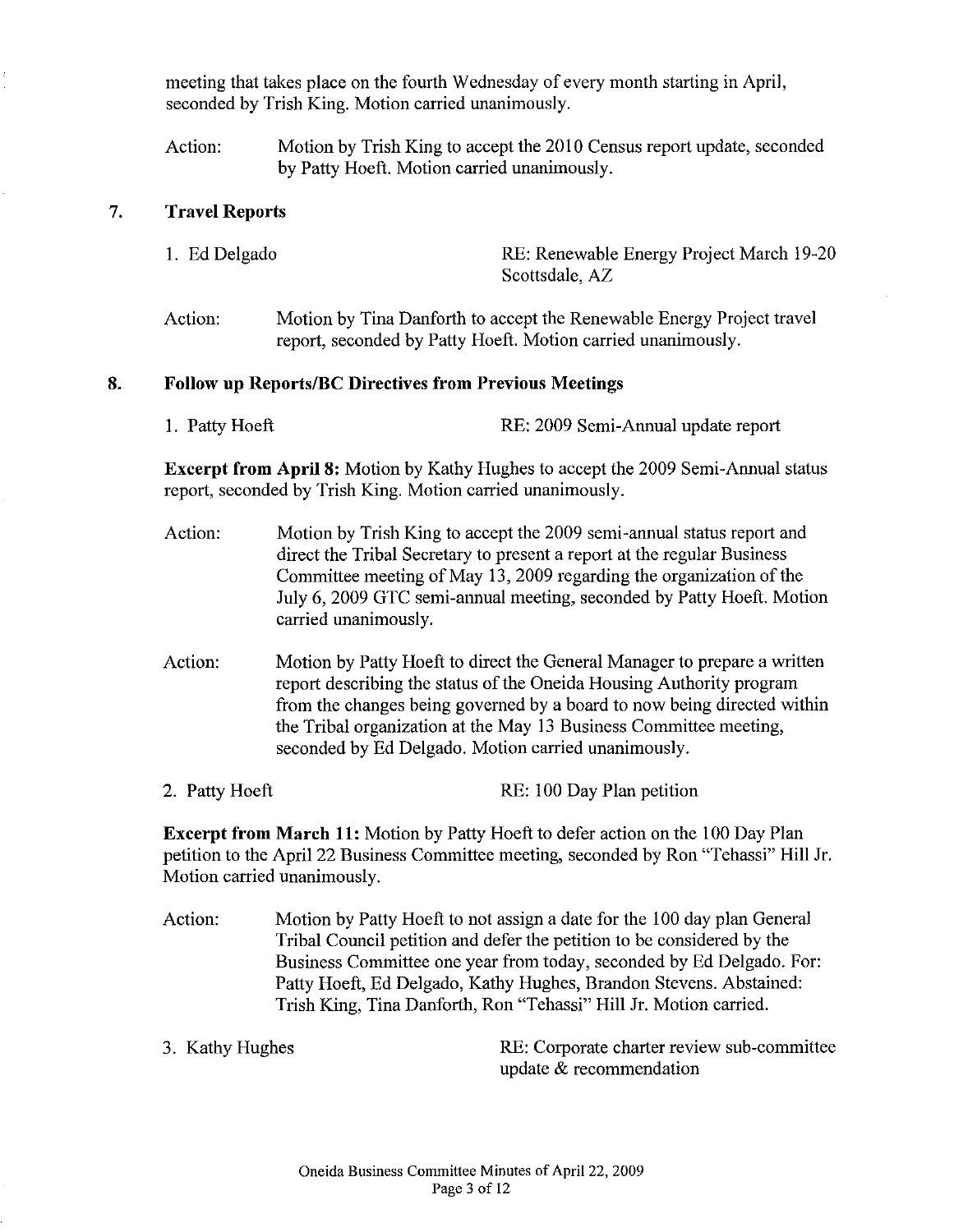Excerpt **from** Feb. 25: Motion by Ed Delgado to refer the short range recommendations to the Secretary's office for follow-up, seconded by Trish King. Motion carried unanimously.

Excerpt **from** Feb. 25: Motion by Melinda J. Danforth for the medium range recommendations within the memo from Councilman Delgado, that a sub-committee is formed to review all the tribal corporate charters and that Kathy Hughes, Melinda J. Danforth, Brandon Stevens, and Ed Delgado as an alternate designated to sit on that subcommittee, seconded by Patty Hoeft. Motion carried unanimously.

Excerpt **from** Feb. 25: Motion by Ed Delgado to refer the long range recommendations to the Legislative Operating Committee for follow-up, seconded by Melinda J. Danforth. Motion carried unanimously.

Action: Motion by Brandon Stevens to defer the corporate charter review subcommittee's definitions offull disclosure to the Audit Committee for a definition and that the Audit Committee forward that definition to the Law Office for final review to be incorporated within all corporate charters, seconded by Kathy Hughes. For: Patty Hoeft, Trish King, Kathy Hughes, Tina Danforth, Brandon Stevens, Ron "Tehassi" Hill Jr. Opposed: Ed Delgado. Motion carried.

For the record, Ed Delgado stated he wanted to know what language we're moving away from and what language we're moving toward.

- Action: Motion by Patty Hoeft to accept the corporate charter review subcommittee's report and request another update at the May 13 Business Committee meeting, seconded by Trish King. For: Patty Hoeft, Ed Delgado, Tina Danforth, Trish King, Brandon Stevens, Ron "Tehassi" Hill Jr. Abstained: Kathy Hughes. Motion carried.
- Action: Motion by Trish King to direct the Law Office to develop the language for the corporate charters, resolutions for the adoption of the corporate language, and a cover memo for each charter which explains the steps that should be taken to implement the changes as well as the changes that have been made, due on the May 13,2009 Business Committee agenda, seconded by Patty Hoeft. For: Patty Hoeft, Ed Delgado, Trish King, Kathy Hughes, Brandon Stevens, Ron "Tehassi" Hill Jr. Abstained: Tina Danforth. Motion carried.
- 4. Law Office RE: Source of Business Committee delegated Article 4 powers

Excerpt **from** March 11: Motion by Ed Delgado to direct the Law Office to research the article 4 powers that are delegated to the Business Committee and that be brought back to an April Business Committee meeting, seconded by Melinda J. Danforth. Motion carried unanimously.

Action: Motion by Ed Delgado to defer the source of Business Committee delegated Article 4 powers to the May 13 Business Committee meeting, seconded by Patty Hoeft. Motion carried unanimously.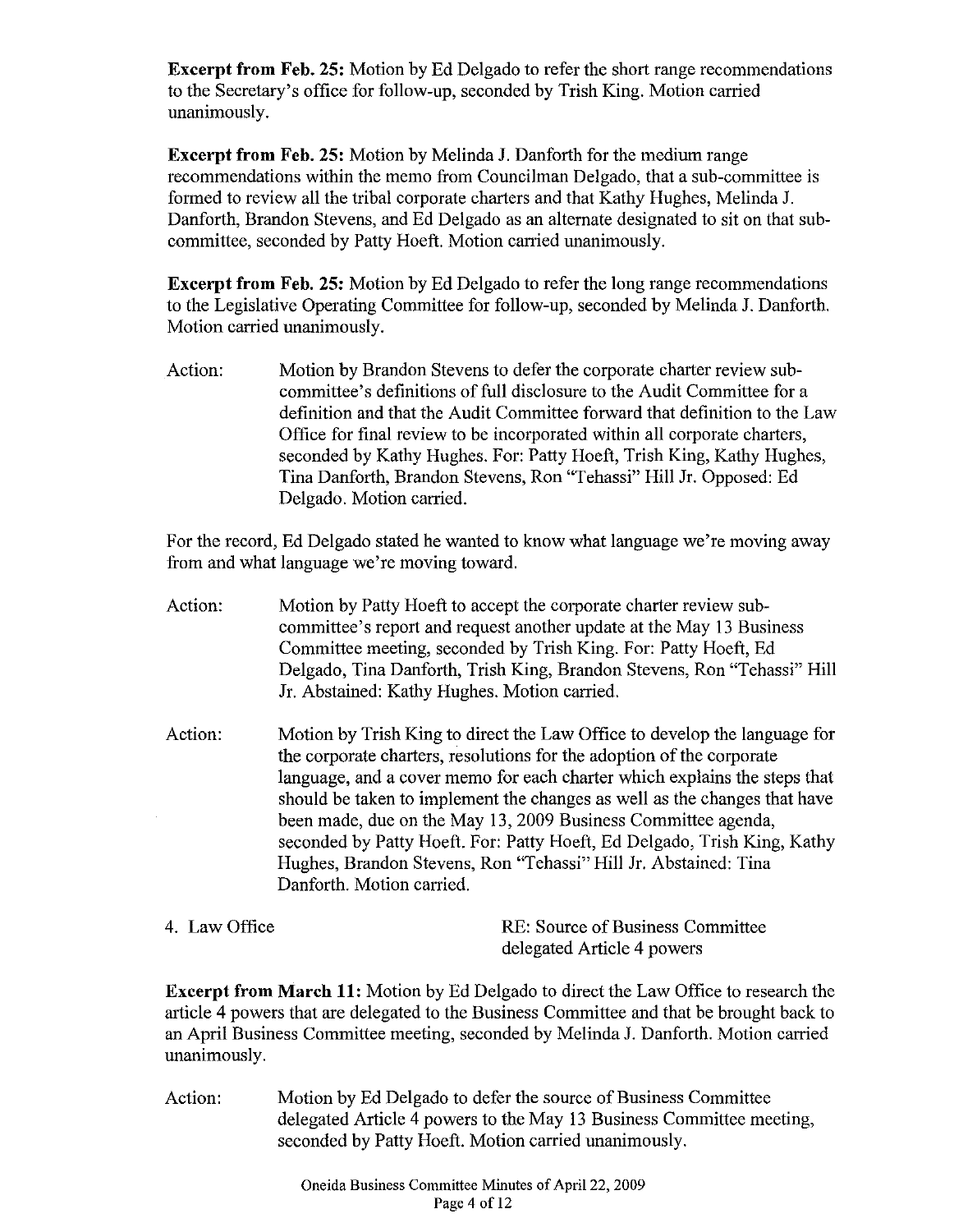5. Bill Gollnick Jason Kurowski RE: Paid time for selected color guard members who are employees

Excerpt from Feb. 25: Motion by Melinda J. Danforth to defer back to the Chief of Staff for the following items; I. bring back a modified resolution to clean up the language 2. request a standard operating procedure from the Veteran's Department regarding how Oneida Nation veterans are selected to participate in the events and 3. a report on how this budget is going to fund this resolution due back in 60 days, seconded by Patty Hoeft. Motion carried unanimously.

Action: Motion by Patty Hoeft to defer the paid time for selected color guard members who are employees to the May 13 Business Committee meeting, seconded by Tina Danforth. Motion carried unanimously.

| 6. Paul VanNoie | RE: CFO review payments to corporate |
|-----------------|--------------------------------------|
|                 | board members                        |

Excerpt from Feb. 11: Motion by Ed Delgado to direct the Chief Financial Officer to review the payments made to corporate board members of the Oneida tribe including the amount of stipends and any additional payments including profit sharing if any and report back at a mid April Business Committee meeting, seconded by Patty Hoeft. Motion carried unanimously.

- Action: Motion by Kathy Hughes to accept the CFO review payments to corporate board members report, seconded by Trish King. Motion carried unanimously.
- 7. Debbie Thundercloud RE: AODA and women's shelter update

Excerpt from Feb. 11: Motion by Brandon Stevens to recommend the General Manager work with the Chief Financial Officer to bring forward a report on the alcohol and other drug addiction treatment facility and the women's shelter programs regarding their history and funds, due back at the April 22 Business Committee meeting, seconded by Ed Delgado. Motion carried unanimously.

Action: Motion by Tina Danforth to accept the AODA and women's shelter report update, seconded by Patty Hoeft. Motion carried unanimously.

## 9. New Business

- a. Resolutions none
- b. Requests
- 1. Rick Hill **RE: Recommendations to Oneida Police** Commission
- Action: Motion by Patty Hoeft to defer the recommendations to executive session, seconded by Ed Delgado. Motion carried unanimously.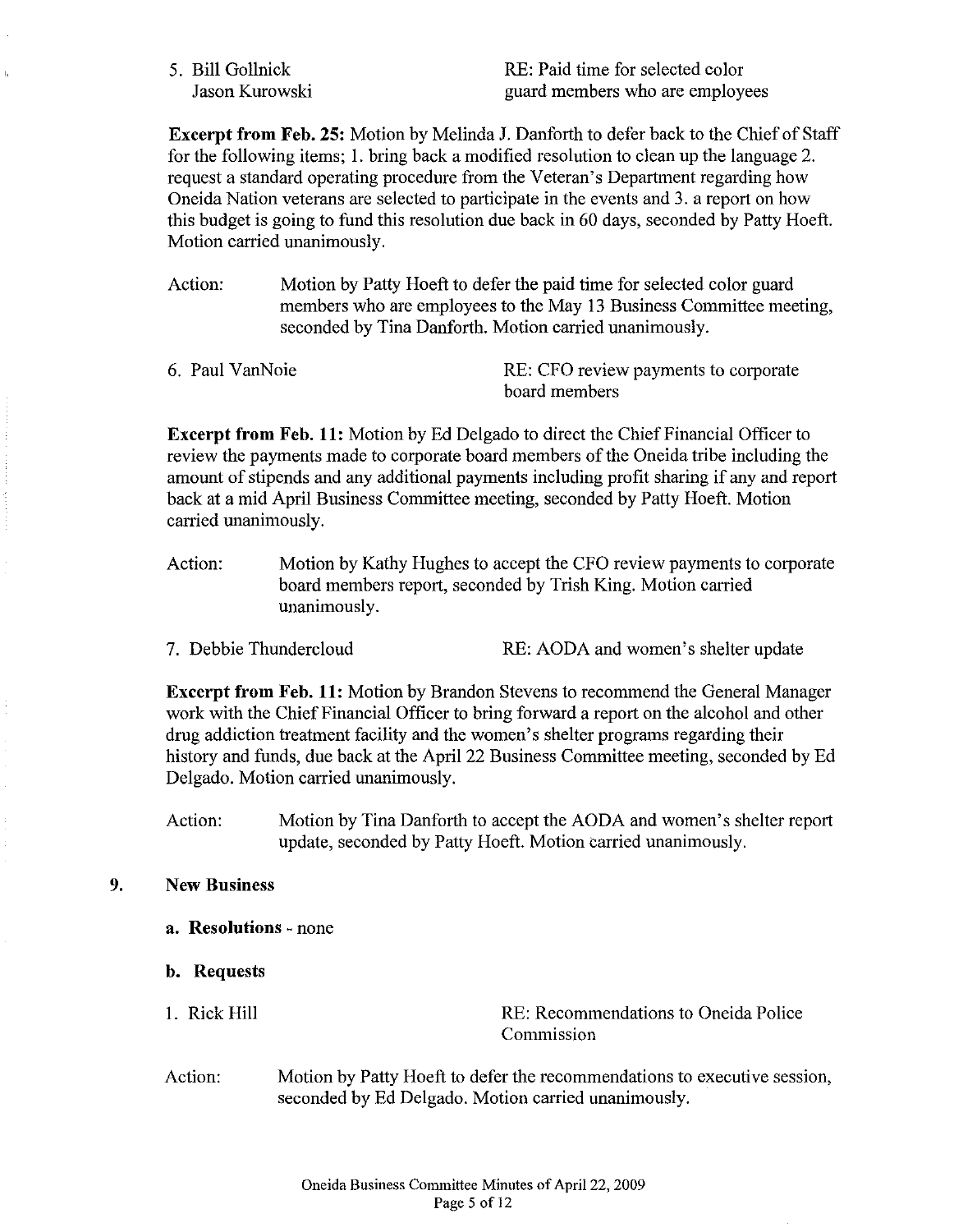$\sim 10^6$ 

| Amelia Cornelius                                                                                                                                               |                                                                                                                                                                                                                                                                                                              |                                                                                                                                                  |  |
|----------------------------------------------------------------------------------------------------------------------------------------------------------------|--------------------------------------------------------------------------------------------------------------------------------------------------------------------------------------------------------------------------------------------------------------------------------------------------------------|--------------------------------------------------------------------------------------------------------------------------------------------------|--|
| Action:<br>seconded by Kathy Hughes. Motion carried unanimously.                                                                                               |                                                                                                                                                                                                                                                                                                              | Motion by Ron "Tehassi" Hill Jr. to defer the highway 54 bridge public<br>hearing to the Community Development Planning May 7, 2009 meeting,     |  |
| 3. Ron "Tehassi" Hill Jr.                                                                                                                                      |                                                                                                                                                                                                                                                                                                              | RE: Request the General Manager to create<br>a donation fund for land acquisition                                                                |  |
| Action:                                                                                                                                                        | Motion by Patty Hoeft to direct the General Manager provide an update on<br>her work with the land task force on how to use GTC stipend payments to<br>be donated for land purchased due back at the May 27 Business<br>Committee meeting, seconded by Ron "Tehassi" Hill Jr. Motion carried<br>unanimously. |                                                                                                                                                  |  |
| 4. Patty Hoeft                                                                                                                                                 |                                                                                                                                                                                                                                                                                                              | RE: July 11, 2009 GTC draft mail-out<br>packet                                                                                                   |  |
| Action:<br>Motion by Kathy Hughes to accept the July 11, 2009 GTC draft mail-out<br>packet update, seconded by Brandon Stevens. Motion carried<br>unanimously. |                                                                                                                                                                                                                                                                                                              |                                                                                                                                                  |  |
| 5. Debbie Thundercloud<br>Grace Koehler                                                                                                                        |                                                                                                                                                                                                                                                                                                              | RE: Xerox corporation lease agreement                                                                                                            |  |
| Action:                                                                                                                                                        | Motion by Patty Hoeft to approve the Xerox corporation lease agreement<br>with the addendum that will provide a limited waiver of sovereign<br>immunity, seconded by Trish King. Motion carried unanimously.                                                                                                 |                                                                                                                                                  |  |
| 6. Rick Hill                                                                                                                                                   |                                                                                                                                                                                                                                                                                                              | RE: Recommendations to the Election<br>Board                                                                                                     |  |
| Action:<br>Hoeft. Motion carried unanimously.                                                                                                                  |                                                                                                                                                                                                                                                                                                              | Motion by Tina Danforth to approve the recommendations of appointing<br>Michelle Hill and Rosa Melchert to the Election Board, seconded by Patty |  |
| c. Travel Requests                                                                                                                                             |                                                                                                                                                                                                                                                                                                              |                                                                                                                                                  |  |
| 1. Kathy Hughes                                                                                                                                                |                                                                                                                                                                                                                                                                                                              | RE: National Indian Health Board 2009<br>Annual Consumer Conference Sept. 14-18,<br>Washington D.C.                                              |  |
| Action:                                                                                                                                                        | Motion by Patty Hoeft to approve the travel request for the Vice-Chair to<br>attend the National Indian Health Board conference Sept. 14 through 18,<br>2009 in Washington D.C., seconded by Trish King. Motion carried<br>unanimously.                                                                      |                                                                                                                                                  |  |
| 2. Ed Delgado                                                                                                                                                  |                                                                                                                                                                                                                                                                                                              | RE: Blanket travel to attend SEOTS Board<br>meetings                                                                                             |  |

2. Ron "Tehassi" Hill Jr.

 $\hat{\tau}$ 

 $\frac{1}{2}$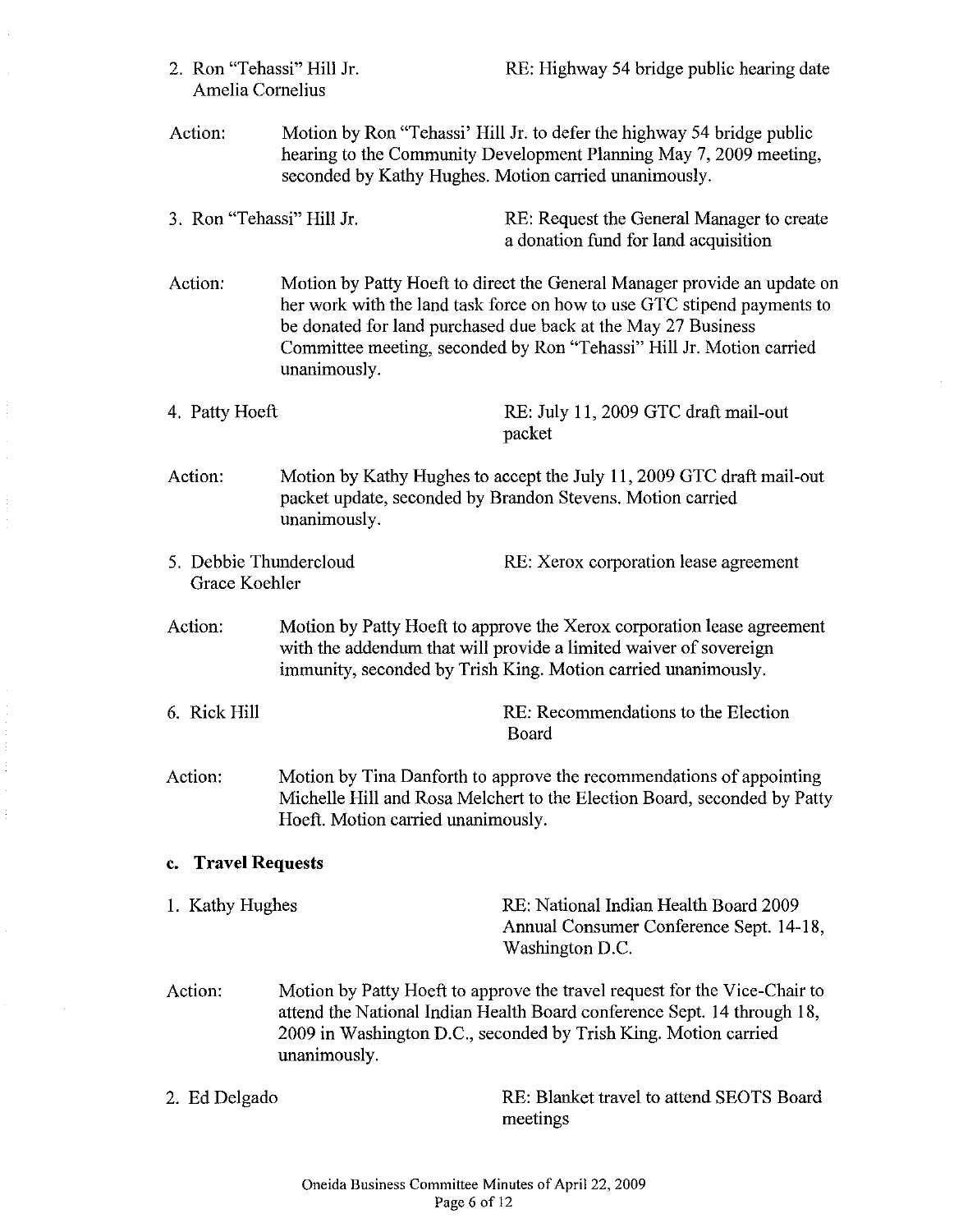|                                                                                                                                                                                                                                                                                                                                                                                    | Action:                                         | Motion by Patty Hoeft to approve the blanket travel request for Ed<br>Delgado, Tina Danforth and Trish King to attend SEOTS board meetings.<br>Motion carried unanimously.                                                                                                                                                                                                              |                                                                                                |  |
|------------------------------------------------------------------------------------------------------------------------------------------------------------------------------------------------------------------------------------------------------------------------------------------------------------------------------------------------------------------------------------|-------------------------------------------------|-----------------------------------------------------------------------------------------------------------------------------------------------------------------------------------------------------------------------------------------------------------------------------------------------------------------------------------------------------------------------------------------|------------------------------------------------------------------------------------------------|--|
|                                                                                                                                                                                                                                                                                                                                                                                    | 3. Ron "Tehassi" Hill Jr.                       |                                                                                                                                                                                                                                                                                                                                                                                         | RE: Energy Projects for Indian Tribes May<br>18-20, 2009 Passamaquoddy Tribe, Maine            |  |
|                                                                                                                                                                                                                                                                                                                                                                                    | Action:                                         | Motion by Ed Delgado to approve the travel request for Councilmen Ron<br>"Tehassi" Hill, Jr. and Brandon Stevens to attend the Energy Projects for<br>Indian Tribes, Maine May 18 through 20, 2009, seconded by Trish King.<br>For: Ed Delgado, Trish King, Kathy Hughes, Tina Danforth. Opposed:<br>Patty Hoeft. Abstained: Brandon Stevens, Ron "Tehassi" Hill Jr. Motion<br>carried. |                                                                                                |  |
|                                                                                                                                                                                                                                                                                                                                                                                    | Acton:                                          | Motion by Tina Danforth to request backup information from Seven<br>Generations that they are requesting their attendance and paying travel<br>expenses prior to travel, seconded by Kathy Hughes. Motion carried<br>unanimously.                                                                                                                                                       |                                                                                                |  |
|                                                                                                                                                                                                                                                                                                                                                                                    | 5. Rick Hill                                    | RE: Tim Wapato Funeral April 23-24, Rapid<br>City, South Dakota                                                                                                                                                                                                                                                                                                                         |                                                                                                |  |
|                                                                                                                                                                                                                                                                                                                                                                                    | Action:                                         | Motion by Patty Hoeft to approve the travel request for Chairman Hill to<br>attend Tim Wapato's funeral April 23 through 24, 2009 in Rapid City,<br>South Dakota, seconded by Trish King. For: Patty Hoeft, Ed Delgado,<br>Trish King, Kathy Hughes, Brandon Stevens, Ron "Tehassi" Hill Jr.<br>Abstained: Tina Danforth. Motion carried.                                               |                                                                                                |  |
|                                                                                                                                                                                                                                                                                                                                                                                    | 4. Brandon Stevens                              |                                                                                                                                                                                                                                                                                                                                                                                         | RE: Haskell Indian Nations University<br>Board of Regents meeting May 6-9,<br>Lawrence, Kansas |  |
| Action:<br>Motion by Patty Hoeft to approve the travel request for Councilman<br>Stevens to attend Haskell Indian Nations University Board of Regents<br>meeting May 6 through 9, 2009, Lawrence, KS, seconded by Kathy<br>Hughes. For: Patty Hoeft, Ed Delgado, Trish King, Kathy Hughes, Tina<br>Danforth, Ron "Tehassi" Hill Jr. Abstained: Brandon Stevens. Motion<br>carried. |                                                 |                                                                                                                                                                                                                                                                                                                                                                                         |                                                                                                |  |
| 10.                                                                                                                                                                                                                                                                                                                                                                                | <b>Community Development Planning Committee</b> |                                                                                                                                                                                                                                                                                                                                                                                         |                                                                                                |  |
|                                                                                                                                                                                                                                                                                                                                                                                    | 1. Ron "Tehassi" Hill Jr.                       |                                                                                                                                                                                                                                                                                                                                                                                         | RE: April 2, 2009 Community Development<br>Planning Committee minutes                          |  |
|                                                                                                                                                                                                                                                                                                                                                                                    | Action:                                         | Motion by Patty Hoeft to approve the April 2, 2009 Community<br>Development Planning Committee minutes, seconded by Ed Delgado.<br>Motion carried unanimously.                                                                                                                                                                                                                          |                                                                                                |  |
| 11.                                                                                                                                                                                                                                                                                                                                                                                | <b>Finance Committee</b>                        |                                                                                                                                                                                                                                                                                                                                                                                         |                                                                                                |  |
|                                                                                                                                                                                                                                                                                                                                                                                    | 1. Tina Danforth                                |                                                                                                                                                                                                                                                                                                                                                                                         | RE: March 27 Finance Committee minutes                                                         |  |

**11.** 

 $\widetilde{\mathbb{C}}$ 

k,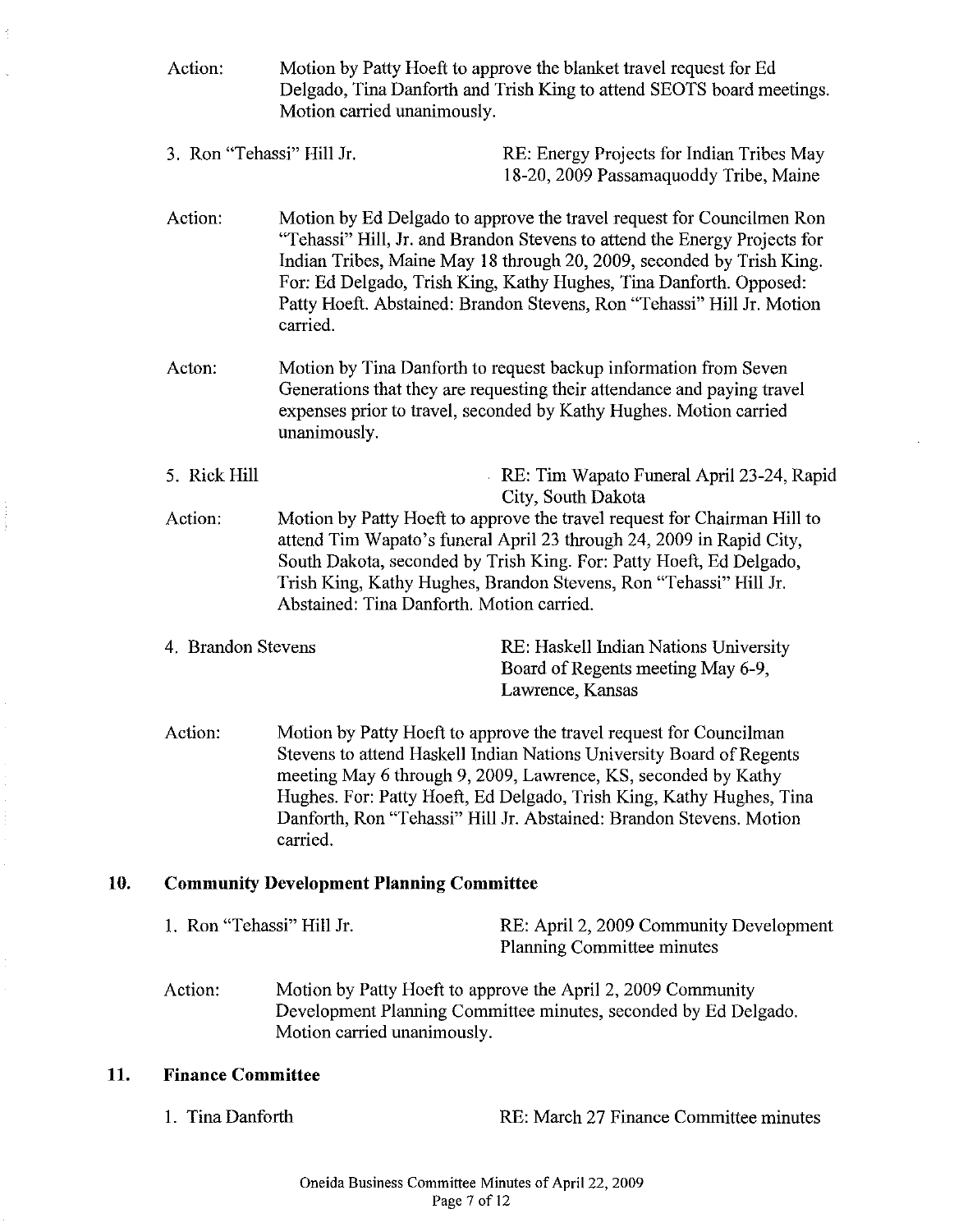Action: Motion by Ed Delgado to approve the March 27, 2009 Finance Committee minutes, seconded by Patty Hoeft. Motion carried unanimously.

# 12. Legislative Operating Committee ( LOC)

 $13.$ 

 $\frac{1}{\sqrt{2}}$ 

 $\hat{\mathcal{L}}$ 

 $14.$ 

| 1. Trish King                                                                                                                                                                                                                                                      |                                                                                                                            | RE: April 1 LOC minutes                                                                                                                                                                                             |  |
|--------------------------------------------------------------------------------------------------------------------------------------------------------------------------------------------------------------------------------------------------------------------|----------------------------------------------------------------------------------------------------------------------------|---------------------------------------------------------------------------------------------------------------------------------------------------------------------------------------------------------------------|--|
| Action:                                                                                                                                                                                                                                                            |                                                                                                                            | Motion by Patty Hoeft to approve the April 1, 2009 LOC minutes,<br>seconded Ed Delgado. Motion carried unanimously.                                                                                                 |  |
| 2. Trish King                                                                                                                                                                                                                                                      |                                                                                                                            | RE: April 6 LOC minutes                                                                                                                                                                                             |  |
| Action:<br>seconded by Kathy Hughes. Motion carried unanimously.                                                                                                                                                                                                   |                                                                                                                            | Motion by Patty Hoeft to approve the April 6, 2009 LOC minutes,                                                                                                                                                     |  |
| 3. Trish King                                                                                                                                                                                                                                                      |                                                                                                                            | RE: Per Capita Ordinance amendments<br>Resolution                                                                                                                                                                   |  |
| Action:<br>Jr. Abstained: Tina Danforth. Motion carried.                                                                                                                                                                                                           |                                                                                                                            | Motion by Brandon Stevens to adopt resolution 04-22-09-A Per Capita<br>Ordinance amendments, seconded by Trish King. For: Patty Hoeft, Ed<br>Delgado, Trish King, Kathy Hughes, Brandon Stevens, Ron "Tehassi" Hill |  |
| <b>Legislative Affairs</b>                                                                                                                                                                                                                                         |                                                                                                                            |                                                                                                                                                                                                                     |  |
| 1. Bill Gollnick                                                                                                                                                                                                                                                   |                                                                                                                            | RE: Retro-active approval of Letter to<br>President Obama & Secretary of Interior<br>Salazar                                                                                                                        |  |
| Action:<br>Motion by Patty Hoeft to retro-approve the letter to President Obama and<br>the Secretary of Interior Salazar, seconded by Ron "Tehassi" Hill Jr.<br>Motioned carried unanimously.                                                                      |                                                                                                                            |                                                                                                                                                                                                                     |  |
| 2. Bill Gollnick<br>Nathan King                                                                                                                                                                                                                                    |                                                                                                                            | RE: Local government update                                                                                                                                                                                         |  |
| Action:<br>Motion by Kathy Hughes to direct the General Manager to do an analysis<br>of the training offered with recommendations for consideration back to the<br>Business Committee May 27, 2009 agenda, seconded by Patty Hoeft.<br>Motion carried unanimously. |                                                                                                                            |                                                                                                                                                                                                                     |  |
| <b>Executive Session</b>                                                                                                                                                                                                                                           |                                                                                                                            |                                                                                                                                                                                                                     |  |
| Action:                                                                                                                                                                                                                                                            | Motion by Kathy Hughes to go into executive session at 11:24 p.m.,<br>seconded by Patty Hoeft. Motion carried unanimously. |                                                                                                                                                                                                                     |  |
| Action:<br>Motion by Kathy Hughes to come out of executive session at 12:23 p.m.,<br>seconded by Ed Delgado. Motion carried unanimously.                                                                                                                           |                                                                                                                            |                                                                                                                                                                                                                     |  |
| a. Tabled Business - none                                                                                                                                                                                                                                          |                                                                                                                            |                                                                                                                                                                                                                     |  |
| b. Old Business – none                                                                                                                                                                                                                                             |                                                                                                                            |                                                                                                                                                                                                                     |  |

Oneida Business Committee Minutes of April 22, 2009 Page 8 of 12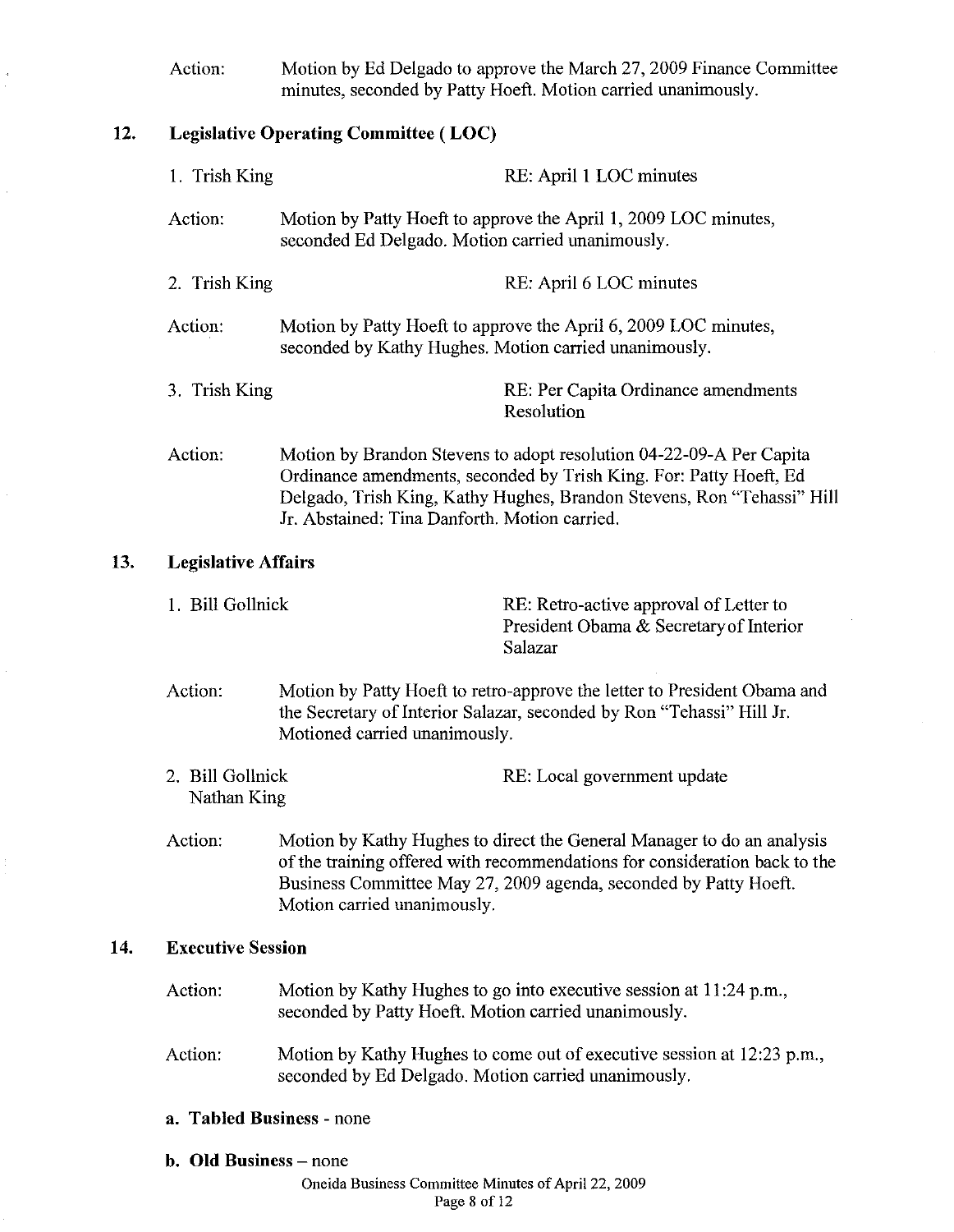#### c. New Business

 $\sim$ 

- 1. Trish King RE: LOC attorney contract
- Action: Motion by Kathy Hughes to approve the attorney contract for Scott Wilson to September 30, 2009, seconded by Tehassi Hill. For: Tehassi Hill, Brandon Stevens, Kathy Hughes, Trish King, Ed Delgado, Patty Hoeft. Abstained: Tina Danforth. Motion carried.

For the record, Tina Danforth abstained because she wanted to see more deliverables than the contract language.

| 2. Joint Executive Team |                                                                                                                                                                                                                                                                                                                                                                                | RE: FY 2010 budget                                                                                                                           |  |
|-------------------------|--------------------------------------------------------------------------------------------------------------------------------------------------------------------------------------------------------------------------------------------------------------------------------------------------------------------------------------------------------------------------------|----------------------------------------------------------------------------------------------------------------------------------------------|--|
| Action:                 | Motion by Patty Hoeft that the Treasurer schedule a Special Business<br>Committee meeting before May 13, 2009 to review plans to develop the<br>FY2010 Budget, seconded by Ed Delgado. Motion carried unanimously.                                                                                                                                                             |                                                                                                                                              |  |
| 3. Rick Hill            |                                                                                                                                                                                                                                                                                                                                                                                | RE: Recommend Christopher Doxtator,<br>Bernard John Stevens, Ronald E. King,<br>George Skenandore to Oneida Police<br>Commission             |  |
| Action:                 | Motion by Kathy Hughes to approve the appointments of Christopher<br>Doxtator, Bernard John Stevens and George Skenandore to the Oneida<br>Police Commission, seconded by Patty Hoeft. Motion carried<br>unanimously.                                                                                                                                                          |                                                                                                                                              |  |
| Action:                 | Motion by Kathy Hughes that while recognizing Ronald E. King's<br>exemplary status as a former employee and his experience, an<br>appointment was not considered at this time due to a conflict of interest,<br>seconded by Ed Delgado. For: Kathy Hughes, Ed Delgado, Trish King,<br>Patty Hoeft, Tehassi Hill. Abstained: Tina Danforth, Brandon Stevens.<br>Motion carried. |                                                                                                                                              |  |
| 4. Rick Hill            |                                                                                                                                                                                                                                                                                                                                                                                | RE: Hobart Communication                                                                                                                     |  |
| Action:                 | Motion carried unanimously.                                                                                                                                                                                                                                                                                                                                                    | Motion by Patty Hoeft to accept the Chairman's verbal update regarding<br>relationship with the Village of Hobart, seconded by Kathy Hughes. |  |
|                         | d. Legislative Affairs - none                                                                                                                                                                                                                                                                                                                                                  |                                                                                                                                              |  |
| e. Attorney Brief       |                                                                                                                                                                                                                                                                                                                                                                                |                                                                                                                                              |  |
| 1. Jo Anne House        |                                                                                                                                                                                                                                                                                                                                                                                | RE: Robert R. Yoder contract                                                                                                                 |  |
|                         | <b>Excerpt from April 8: Remains on table.</b>                                                                                                                                                                                                                                                                                                                                 |                                                                                                                                              |  |
| Action:                 | Motion by Tina Danforth to delete Robert Yoder contract from the agenda,<br>seconded by Kathy Hughes. Motion carried unanimously.                                                                                                                                                                                                                                              |                                                                                                                                              |  |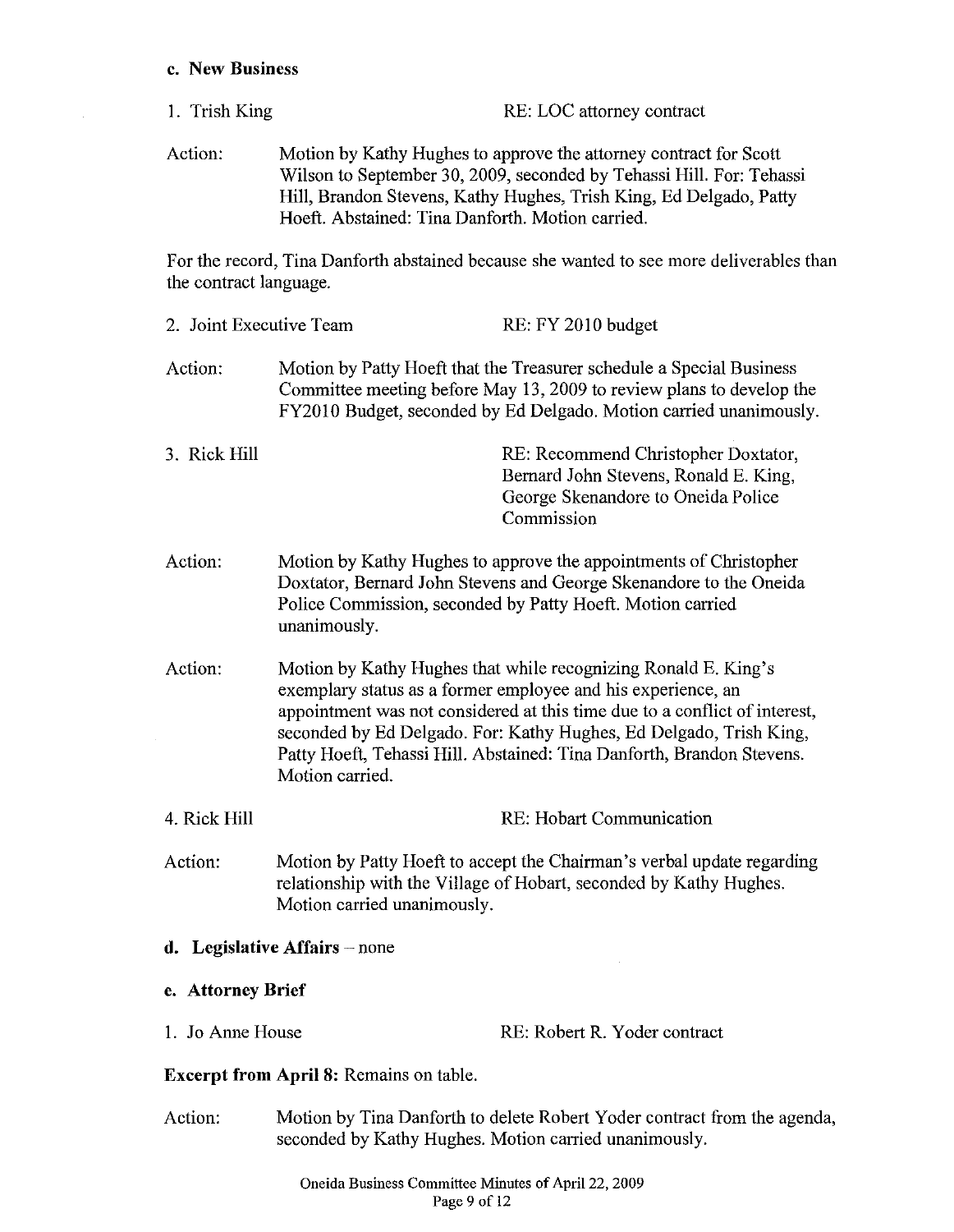$\hat{\tau}$ 

 $\frac{1}{2}$ 

2. Jo Anne House RE: Subrogated claim, Cornelius v. K-Mart Corporation, et al.

Action: Motion by Kathy Hughes to accept the subrogated claim Cornelius v. K-Mart Corporation, et al as FYI, seconded by Brandon Stevens. Motion carried unanimously.

## f. **Audit Committee** - none

# g. **New York Land Claims**

| 1. Bill Gollnick |                                      | RE: New York Land Claims settlement<br>update                                                                                                 |
|------------------|--------------------------------------|-----------------------------------------------------------------------------------------------------------------------------------------------|
| Action:          | Motion carried unanimously.          | Motion by Patty Hoeft to accept the verbal report from the Chief of Staff<br>regarding New York Land Claims update, seconded by Tehassi Hill. |
| Action:          | unanimously.                         | Motion by Trish King that the New York Land Claims updated be given a<br>standard time of 1:30 p.m., seconded by Patty Hoeft. Motion carried  |
| Action:          | Stevens. Motion carried unanimously. | Motion by Trish King to recess until 5:15 p.m., seconded by Brandon                                                                           |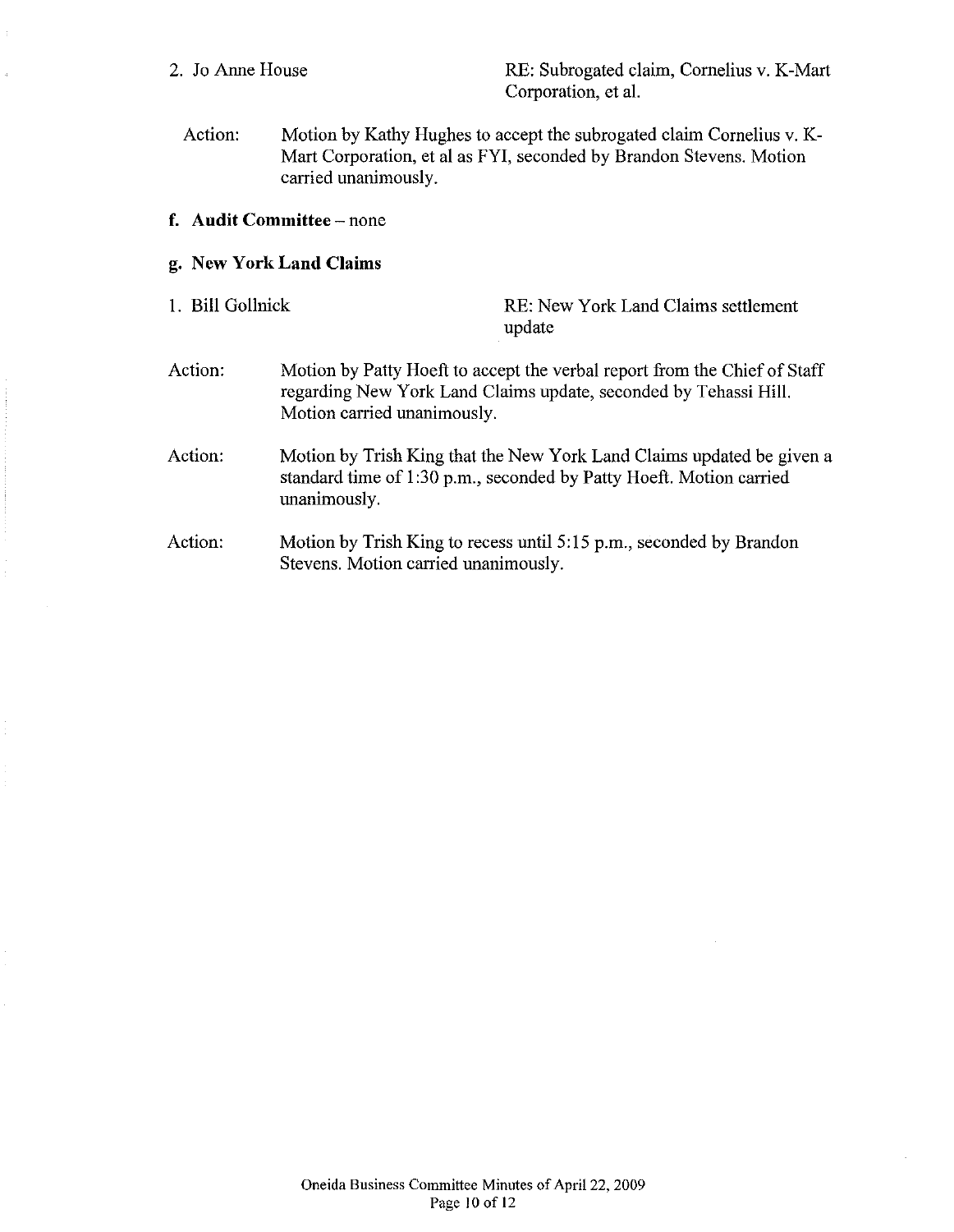## **Oneida Business Committee Evening Reports 5:15** p.m. **Regular Session**

ł.

 $\hat{\mathbf{r}}$ 

| <b>Present:</b>                                           |                      | Rick Hill – Chair, Kathy Hughes – Vice Chair, Tina Danforth – Treasurer, Patty<br>Hoeft – Secretary, Trish King, Ed Delgado, Ron "Tehassi" Hill Jr., Brandon<br>Stevens - Council members |                                                                                                                                                                                                                                                 |                                                                                                                                        |  |
|-----------------------------------------------------------|----------------------|-------------------------------------------------------------------------------------------------------------------------------------------------------------------------------------------|-------------------------------------------------------------------------------------------------------------------------------------------------------------------------------------------------------------------------------------------------|----------------------------------------------------------------------------------------------------------------------------------------|--|
| Others:                                                   |                      |                                                                                                                                                                                           | Karen Coffey, Winnifred Thomas, Roxanne Anderson, Donna Lebaer, Jim Van<br>Stippen, James Elm, Pete King, Mindimoye, Thomas Wilbur                                                                                                              |                                                                                                                                        |  |
|                                                           | Acton:               |                                                                                                                                                                                           |                                                                                                                                                                                                                                                 | Motion by Ed Delgado to come out of recess at 5:20 p.m., seconded by<br>Ron "Tehassi" Hill, Jr. Motion carried unanimously.            |  |
| 15.                                                       |                      | <b>Boards, Committees and Commissions Quarterly Reports</b>                                                                                                                               |                                                                                                                                                                                                                                                 |                                                                                                                                        |  |
|                                                           |                      | 1. Kevin Cornelius                                                                                                                                                                        |                                                                                                                                                                                                                                                 | RE: Oneida Seven Generations Corporation                                                                                               |  |
| Action:                                                   |                      |                                                                                                                                                                                           | Motion by Tina Danforth to accept the Oneida Seven Generations<br>Corporation report, seconded by Brandon Stevens. Motion carried<br>unanimously.                                                                                               |                                                                                                                                        |  |
|                                                           |                      |                                                                                                                                                                                           | 2. Winnifred Thomas                                                                                                                                                                                                                             | RE: Oneida Appeals Commission                                                                                                          |  |
| Action:<br>3. Jim Van Stippen<br>Action:<br>4. Trish King |                      |                                                                                                                                                                                           | Motion by Ed Delgado to approve the Oneida Appeals Commission<br>report, seconded by Ron "Tehassi" Hill Jr. For: Ron "Tehassi" Hill Jr.,<br>Brandon Stevens, Tina Danforth Kathy Hughes, Ed Delgado. Abstained:<br>Patty Hoeft. Motion carried. |                                                                                                                                        |  |
|                                                           |                      |                                                                                                                                                                                           |                                                                                                                                                                                                                                                 | RE: Oneida Airport Hotel Corporation                                                                                                   |  |
|                                                           |                      |                                                                                                                                                                                           |                                                                                                                                                                                                                                                 | Motion by Tina Danforth to accept the Oneida Airport Hotel Corporation<br>report, seconded by Patty Hoeft. Motion carried unanimously. |  |
|                                                           |                      |                                                                                                                                                                                           |                                                                                                                                                                                                                                                 | RE: Legislative Operating Committee                                                                                                    |  |
|                                                           | Action:              |                                                                                                                                                                                           |                                                                                                                                                                                                                                                 | Motion by Ed Delgado to accept the Legislative Operating Committee<br>report, seconded by Kathy Hughes. Motion carried unanimously.    |  |
|                                                           | 5. Butch Rentmeester |                                                                                                                                                                                           |                                                                                                                                                                                                                                                 | RE: Oneida Tribal Integrated Enterprises                                                                                               |  |
|                                                           | Action:              |                                                                                                                                                                                           | Motion by Brandon Stevens to accept the Oneida Tribal Integrated<br>Enterprises report, seconded by Ron "Tehassi" Hill Jr. Motion carried<br>unanimously.                                                                                       |                                                                                                                                        |  |
|                                                           | 6. Carole Liggins    |                                                                                                                                                                                           |                                                                                                                                                                                                                                                 | RE: Oneida Trust/Enrollment Committee                                                                                                  |  |
| Action:                                                   |                      |                                                                                                                                                                                           | Motion by Ed Delgado to accept the Oneida Trust/Enrollment Committee<br>update, seconded by Brandon Stevens. Motion carried unanimously.                                                                                                        |                                                                                                                                        |  |
|                                                           |                      |                                                                                                                                                                                           | 7. Steven Jennerjohn                                                                                                                                                                                                                            | RE: Bay Bank                                                                                                                           |  |

 $\sim$